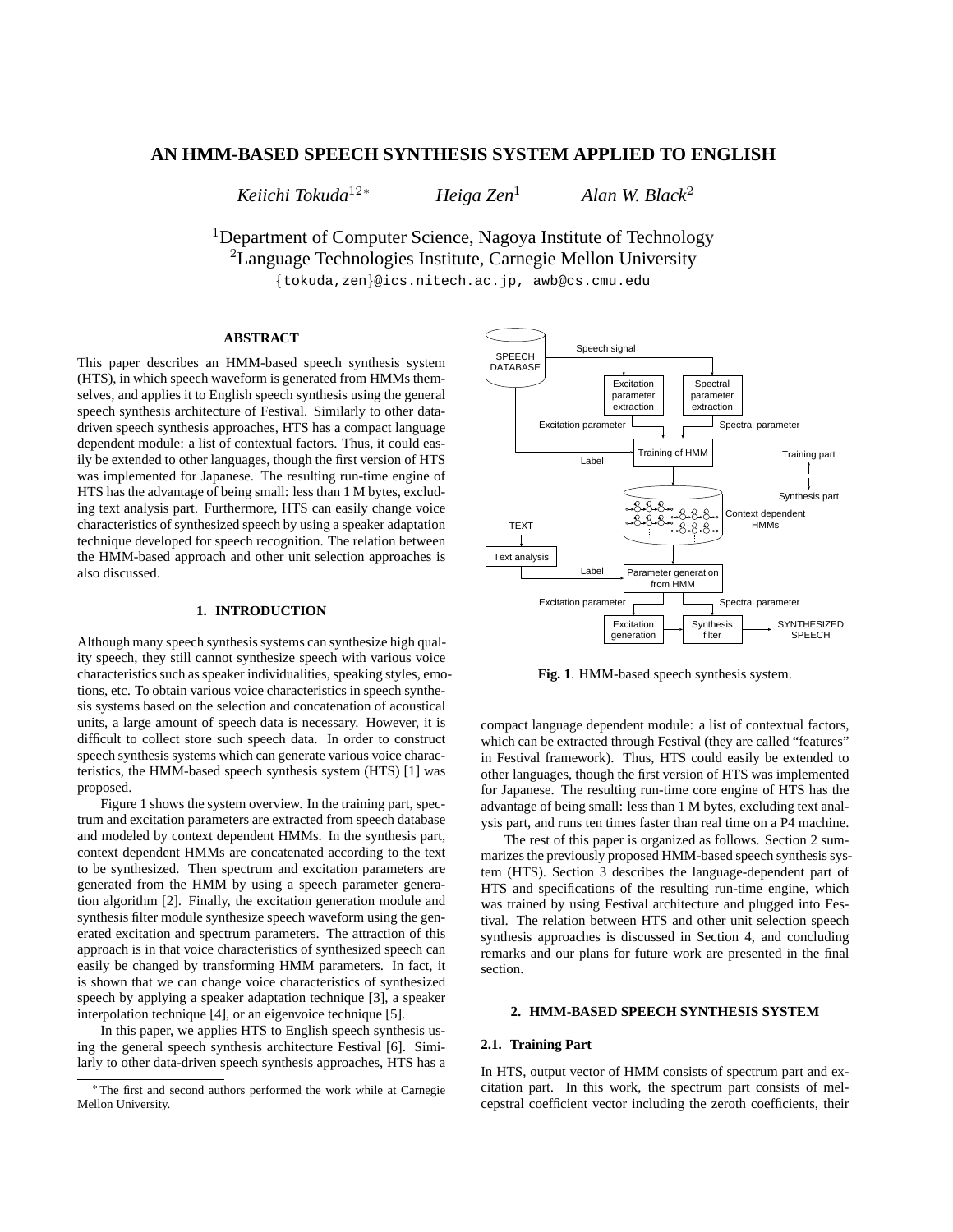delta and delta-delta coefficients. On the other hand, the excitation part consists of log fundamental frequency ( $log F_0$ ), its delta and delta-delta coefficients. HMMs have state duration densities to model the temporal structure of speech. As a result, HTS models not only spectrum parameter but also  $F<sub>0</sub>$  and duration in a unified framework of HMM. It is noted that it does not require label boundaries for training when an appropriate initial HMM set is available because all parameters of HMMs are determined automatically through the embedded training of HMMs.

### **Spectrum modeling**

To control the synthesis filter by HMM, its system function should be defined by the output vector of HMM, i.e., mel-cepstral coefficients. Thus we use a mel-cepstral analysis technique [7] which enables speech to be re-synthesized directly from the mel-cepstral coefficients using the MLSA (Mel Log Spectrum Approximation) filter  $[7]^1$ .

#### **modeling**

The observation sequence of fundamental frequency  $(F_0)$  is composed of one-dimensional continuous values and discrete symbol which represents "unvoiced". Therefore the conventional discrete or continuous HMMs can not be applied to  $F_0$  pattern modeling. To model such observation sequences, we have proposed a new kind of HMM based on multi-space probability distribution (MSD-HMM) [9]. The MSD-HMM includes discrete HMM and continuous mixture HMM as special cases, and further can model the sequence of observation vectors with variable dimensionality including zero-dimensional observations, i.e., discrete symbols. As a result, MSD-HMM can model  $F_0$  patterns without heuristic assumption.

### **Duration modeling**

State durations of each HMM are modeled by a multivariate Gaussian distribution [10]. The dimensionality of state duration density of an HMM is equal to the number of states in the HMM, and the  $n$ -th dimension of state duration densities is corresponding to the  $n$ -th state of HMMs<sup>2</sup>.

### **Decision-tree based context clustering**

There are many contextual factors (e.g., phone identity factors, stress-related factors, locational factors) that affect spectrum,  $F_0$ pattern and duration. To capture these effects, we use contextdependent HMMs. However, as contextual factors increase, their combinations also increase exponentially. Therefore, model parameters cannot be estimated accurately with limited training data. Furthermore, it is impossible to prepare speech database which includes all combinations of contextual factors. To overcome this problem, a decision-tree based context clustering technique [11, 12] is applied to distributions for spectrum,  $F_0$  and state duration in the same manner as HMM-based speech recognition.

The decision-tree based context clustering algorithm have been extended for MSD-HMMs in [13]. Since each of spectrum,  $F_0$ and duration has its own influential contextual factors, they are clustered independently (Fig.2). State durations of each HMM are modeled by a  $n$ -dimensional Gaussian, and context-dependent  $n$ -dimensional Gaussians are clustered by a decision tree. Note that spectrum part and  $F_0$  part of state output vector are modeled



**Fig. 2**. Decision trees for context clustering.

by multivariate Gaussian distributions and multi-space probability distributions, respectively.

### **Software**

The training part of HTS was implemented as a modified version of HTK [14] together with SPTK [8]. Modifications which we made to HTK are listed below:

- 1. Context clustering based on MDL criterion (instead of ML one)
- 2. Stream-dependent context clustering
- 3. Multi-space probability distribution [9] as state output probability
- 4. State duration modeling

#### **2.2. Synthesis part**

<sup>0</sup> mel-cepstral coefficients and  $\log F_0$  values including voiced / un- $^{0}$  was used in this work. In the synthesis part of HTS, first, an arbitrarily given text to be synthesized is converted to a context-based label sequence. Second, according to the label sequence, a sentence HMM is constructed by concatenating context dependent HMMs. State durations of the sentence HMM are determined so as to maximize the output probability of state durations [10], and then a sequence of voiced decisions is determined in such a way that its output probability for the HMM is maximized using the speech parameter generation algorithm (Case 1 in [2]). The main feature of the system is the use of dynamic feature: by inclusion of dynamic coefficients in the feature vector, the speech parameter sequence generated in synthesis is constrained to be realistic, as defined by the statistical parameters of the HMMs. Finally, speech waveform is synthesized directly from the generated mel-cepstral coefficients and  $F_0$  values by using the MLSA filter. Although a mixed excitation technique for HTS was developed in [15], the traditional excitation model

### **3. HTS IMPLEMENTATION ON FESTIVAL ARCHITECTURE**

We used 524 sentences from CMU Communicator database<sup>3</sup> for training. Speech signal was sampled at 16 kHz, windowed by a

<sup>&</sup>lt;sup>1</sup>The source codes of the mel-cepstrum based vocoding technique can be found in Speech Signal Processing Toolkit (SPTK) [8].

<sup>&</sup>lt;sup>2</sup>In HTS, left-to-right model with no skip is used.

<sup>3</sup> It can be found at http://festvox.org/dbs/dbs com.html.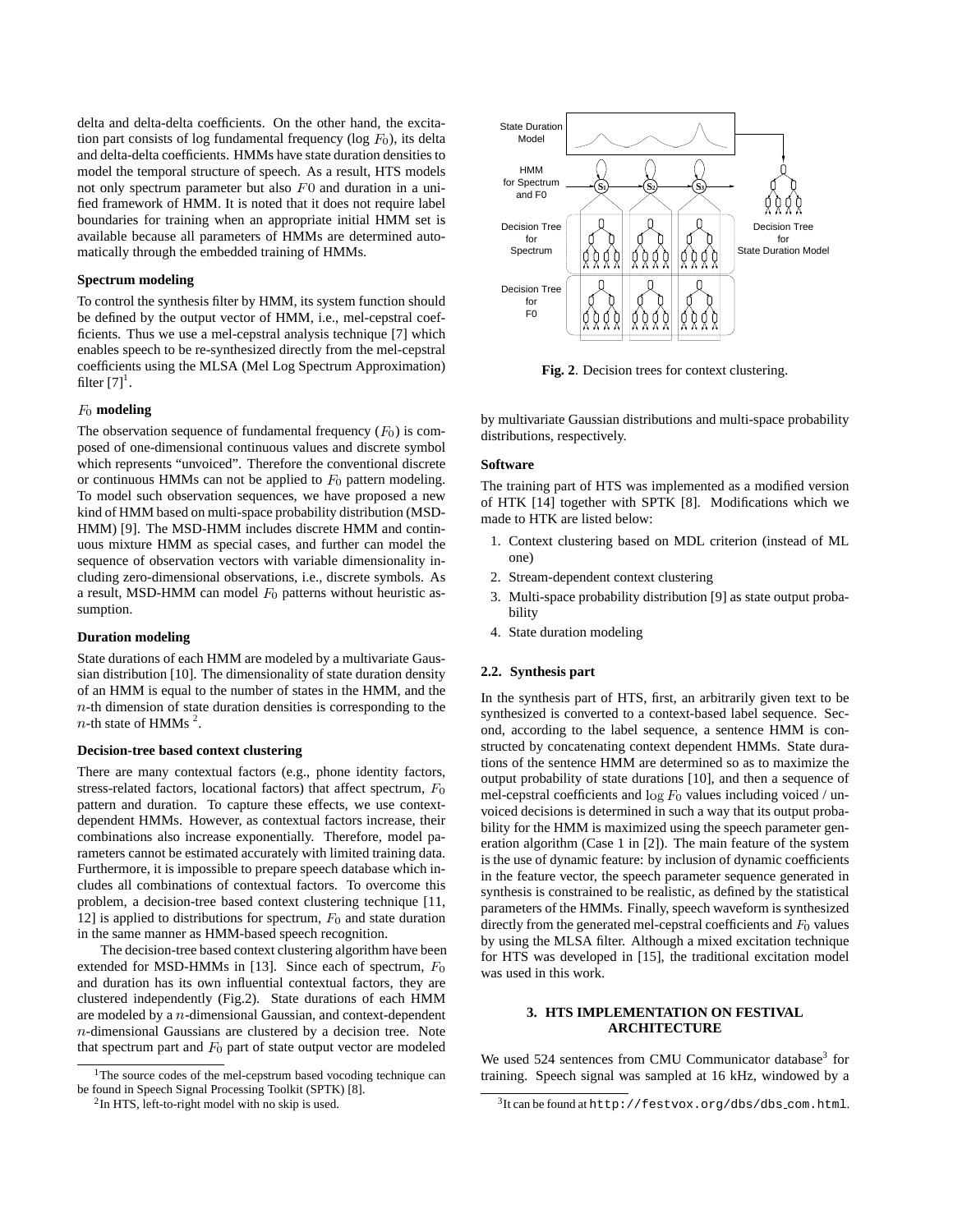**Table 1**. Binary file size of HTS run-time engine.

| module        |          | size                   |  |
|---------------|----------|------------------------|--|
|               | spectrum | $\overline{102}$ kbyte |  |
| decision tree | $F_0$    | 156 kbyte              |  |
|               | duration | 116 kbyte              |  |
| distribution  | spectrum | 457 kbyte              |  |
|               | $F_0$    | 81 kbyte               |  |
|               | duration | 39 kbyte               |  |
| converter     |          | 3 kbyte                |  |
| synthesizer   | 34 kbyte |                        |  |
| total         |          | 988 kbyte              |  |

25-ms Blackman window with a 5-ms shift, and then mel-cepstral coefficients were obtained by the mel-cepstral analysis technique. We used 5-state left-to-right HMMs with single diagonal Gaussian output distributions. Note that each context dependent HMM corresponds to a phoneme-sized speech unit.

In this work, the following contextual factors are taken into account for English:

#### phoneme:

- ${preceding, current, succeeding}$  phoneme
- position of current phoneme in current syllable
- syllable:
	- number of phonemes at {preceding, current, succeeding} syllable
	- accent of {preceding, current, succeeding} syllable
	- stress of {preceding, current, succeeding} syllable
	- position of current syllable in current word
	- number of {preceding, succeeding} stressed syllables in current phrase
	- number of {preceding, succeeding} accented syllables in current phrase
	- number of syllables {from previous, to next} stressed syllable
	- number of syllables {from previous, to next} accented syllable
	- vowel within current syllable
- word:



**Fig. 3**. Unit selection scheme.

- guess at part of speech of {preceding, current, succeeding } word
- number of syllables in {preceding, current, succeeding} word
- position of current word in current phrase
- number of {preceding, succeeding} content words in current phrase
- number of words {from previous, to next} content word

phrase:

- number of syllables in {preceding, current, succeeding} phrase
- position in major phrase
- ToBI endtone of current phrase
- utterance:
	- number of syllables in current utterance

These factors are extracted from utterances using feature extraction functions of Festival speech synthesis system.

The whole system was trained in a few hours, and the resultant trees for spectrum models,  $F_0$  models and state duration models had 781, 1733 and 1018 leaves in total, respectively. The run-time core engine consists of 8 modules, decision trees for spectrum,  $F_0$ and duration, distributions of spectrum,  $F_0$  and duration, a converter which converts features extracted by Festival into a context dependent label sequence, and a synthesizer which generates waveform for given label sequence. The binary file size of each module is shown in Table 1. Without specific efforts to compress the file size, it is already small enough for small devices such as PDAs. It was also confirmed that the core engine of HTS runs about ten times faster than real time on a P4 machine.

By listening synthesized speech samples at

http://kt-lab.ics.nitech.ac.jp/˜zen/sound/

it could be confirmed that the prosody is fairly natural. HTS could be used also for a prosody predictor in unit selection based speech synthesis systems.

## **4. DISCUSSION**

Figure 3 shows the widely-used unit selection scheme [16]. In the unit selection scheme, by using the target cost and the concatenation cost, speech units are selected from the whole speech



**Fig. 4**. Clustering-based unit selection scheme.